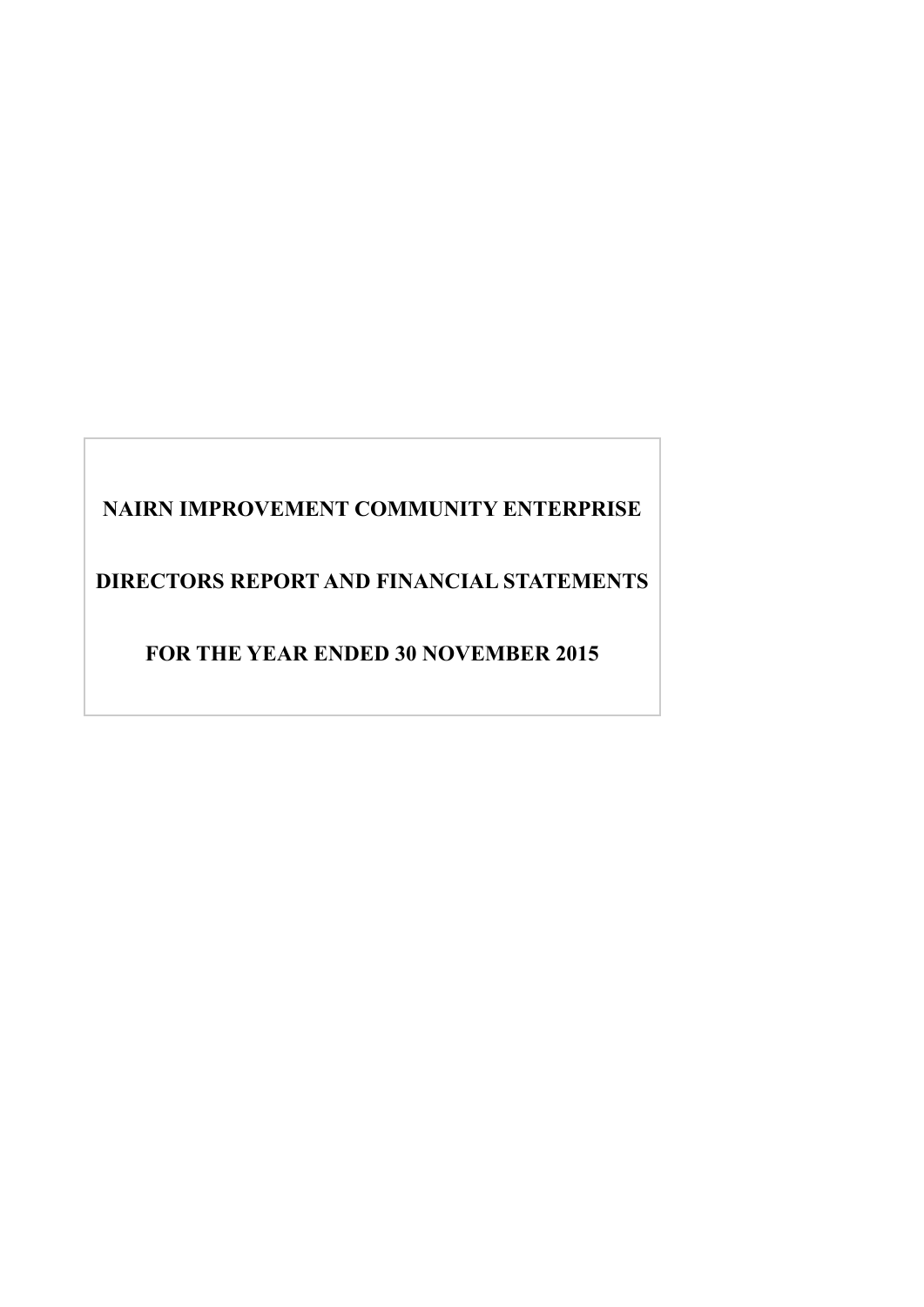# **CONTENTS PAGE** Trustees Annual Report **2-4** Independent Examiner's report **5** Statement of Financial Activities (Incorporating the income and expenditure account) **6** Balance Sheet **7** Notes to the Financial Statements **8-11**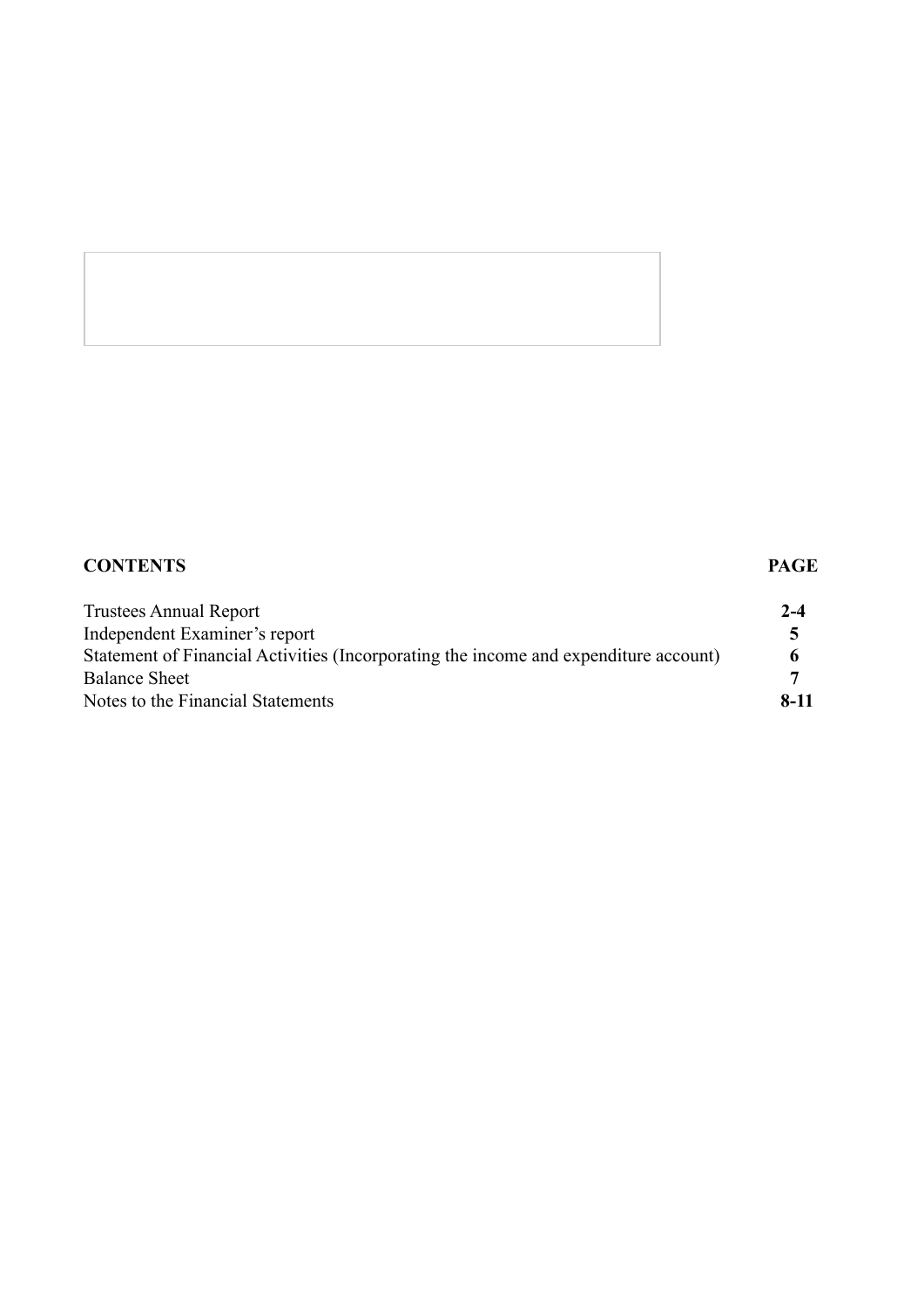# **TRUSTEES ANNUAL REPORT YEAR ENDED 30 NOVEMBER 2015**

The trustees, who are also directors for the purpose of company law, have pleasure in presenting their annual report and the unaudited financial statements of the charity for the year ended 30 November 2015.

# **REFERENCE AND ADMINISTRATIVE DETAILS**

| <b>Registered charity name</b>     | Nairn Improvement Community Enterprise                |
|------------------------------------|-------------------------------------------------------|
| <b>Charity registration number</b> | SC042118                                              |
| Company registration number        | SC388110                                              |
| <b>Registered office</b>           | Drumdelnies<br>Delnies<br>by Nairn<br><b>IV12 5NT</b> |

# **THE TRUSTEES**

The trustees under charity law, who are also the directors under company law, who served the charity during the year were as follows:

|                             | Dr A L Noble                             |
|-----------------------------|------------------------------------------|
|                             | D M Barnett                              |
|                             | I Fairweather                            |
|                             | J C Mair (resigned 26 January 2016)      |
|                             | J N Hart                                 |
|                             | L G Kerr                                 |
|                             | Mrs R S Young (resigned 26 January 2016) |
|                             | M P Swanson                              |
|                             | M J Hilton                               |
|                             | Mrs S Munro                              |
| <b>Secretary</b>            | Douglas Michael Barnett                  |
| <b>Bankers</b>              | Royal Bank of Scotland                   |
|                             | 20 High Street                           |
|                             | Nairn                                    |
|                             | <b>IV124AY</b>                           |
| <b>Independent Examiner</b> | Iain A Gordon CA                         |
|                             |                                          |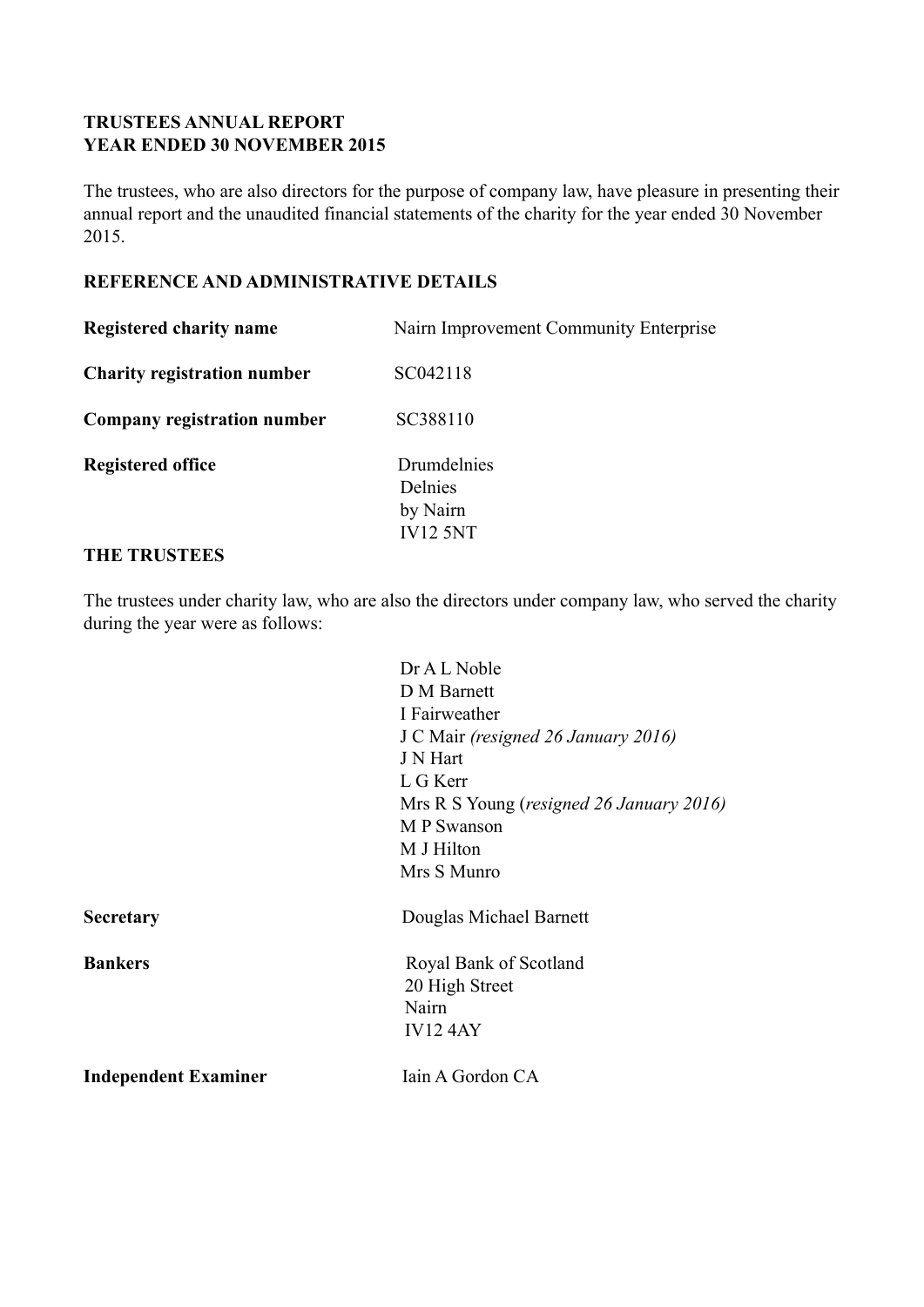# **TRUSTEES ANNUAL REPORT** *(continued)* **YEAR ENDED 30 NOVEMBER 2015**

The directors, who are also the trustees under charity law, submit their report and financial statements for the year ended 30 November 2015.

The company was incorporated on 3 November 2010 as a Company Limited by Guarantee and was recognised by OSCR (the Office of the Scottish Charities Regulator) as a Scottish Charity on 7 February 2011. Recognition under the Land Reform Act (Scotland) 2003 - the 'Right to Buy' legislation - was granted on 25 September 2012.

At the year end the company had 1043 members being individuals resident in Nairnshire.

# **Financial Review**

The company made an operating loss of £62 during the year.

The company's net assets are currently represented by a negative amount of unrestricted funds of (£15,350) which is funded by interest-free loans from the directors and their associates. The loans are documented on terms which state they will be repaid at the discretion of the Company's board when the Company is in a financially sound state and is able to make such repayment, and that they will be repayable in the event the Company becomes insolvent or ceases trading or is unable to pay its debts

#### **Objectives and Activities**

The company's initial activity was to act as lobbying group with particular regard to the town centre of Nairn. The company expressed the views of its members on proposals for the town centre development put forward by Highland Council and others, and also submitted its own alternative ideas supported by a detailed plan. Recognition as a Community Body was granted by the Minister on 25th September 2012, and the directors then sought and received a grant of £10,000 from Awards For All to conduct a feasibility study for the acquisition, conversion, and use of the Old Social Work building in Nairn town centre. The Study was delivered on schedule in July 2013 and was well received in the Community. Following discussion with interested parties a Supplemental Report was produced in November 2013 recommending that NICE proceed with the purchase of the Old Social Work Building. At a meeting in November 2013 Highland Council confirmed that NICE could buy the building if it paid the open market value as advised by the District Valuer, and the District Valuer was instructed to produce his valuation. The District Valuer reported his valuation in February 2014, and NICE had further discussion with Highland Council, potential tenants and funders with a view to buying the building and bringing it into use for the benefit of the local community at the earliest opportunity. A potential tenant was identified and funding to acquire the building had been secured when the tenant decided to locate elsewhere. It had not proved possible by the year end to identify another potential tenant.

# **Plans for the Future**

NICE conducted a survey of community opinion on the future of Nairn's Town Centre in anticipation of a Charrette Highland Council held in partnership with NICE in April 2014, and the outcome of the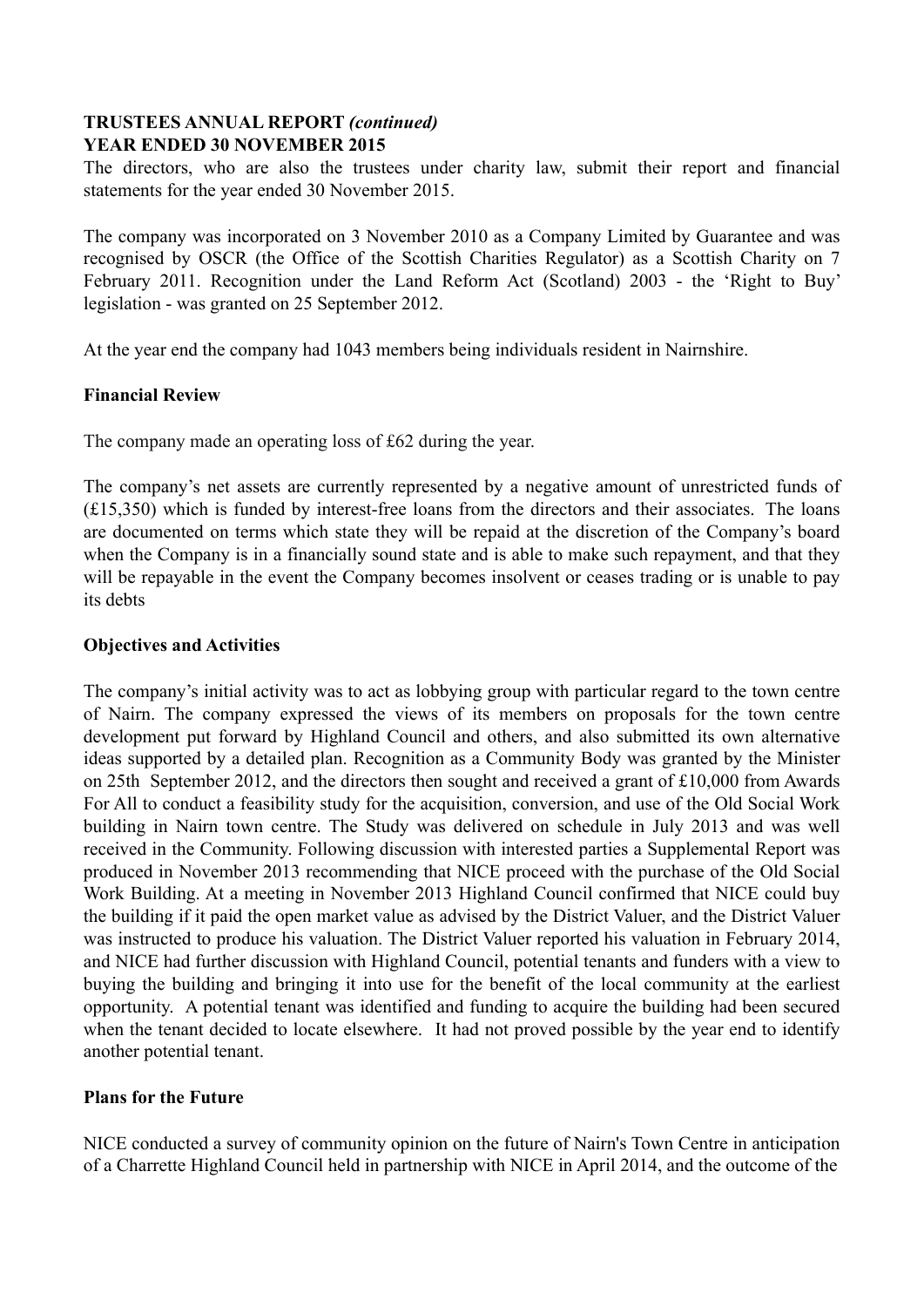# **TRUSTEES ANNUAL REPORT** *(continued)* **YEAR ENDED 30 NOVEMBER 2015**

Charrette was a strong local consensus of a vision for the town's future infrastructure. Subsequent to the year end two follow-up Charrette events were held and attended by NICE. At the second, in May 2015, it was agreed that NICE was well positioned to be the Social Enterprise to be the lead delivery vehicle for Nairn's regeneration, working in partnership with the community and its various representative bodies and elected members. NICE was awarded a £10,000 Grant by Scottish Government to facilitate and plan the next steps, and at the year end NICE was in the process of engaging an adviser to develop a Town Centre Action Plan. Shortly before the year end NICE was offered the opportunity by the Highland Council to collaborate with the Nairn Men's Shed to take a lease on the property known as Viewfield Stables, and NICE was working with the parties on this.

# **Statement of Trustees' Responsibilities**

The trustees are responsible for preparing the annual report and the financial statements in accordance with applicable law and regulations.

Company law requires the trustees to prepare financial statements for each financial year. Under that law the trustees have elected to prepare the financial statements in accordance with United Kingdom Generally Accepted Accounting Practice (United Kingdom Accounting Standards and Applicable Law). Under company law the trustees must not approve the financial statements unless they are satisfied that they give a true and fair view of the state of affairs of the charity and of the surplus or deficit of the charity for that year. In preparing these financial statements, the trustees are required to:

- select suitable accounting policies and then apply them consistently;
- make judgement and estimates that are reasonable and prudent; and
- prepare the financial statements on the going concern basis unless it is inappropriate to presume that the charity will continue in operation.

The trustees are responsible for keeping adequate accounting records that are sufficient to show and explain the charity's transactions and disclose with reasonable accuracy at any time the financial position of the charity and enable them to ensure that the financial statements comply with the Companies Act 2006. They are also responsible for the assets of the charity and hence for taking reasonable steps for the prevention and detection of fraud and other irregularities.

# **Independent Examiner**

Iain A Gordon CA was appointed to act as Independent Examiner.

# **Small Company Provisions**

The report of the trustees has been prepared in accordance with the special provisions of Part 15 of the Companies Act 2006 relating to small companies.

This report was approved by the Trustees on 10 August 2016 and signed on their behalf by

# **D M Barnett**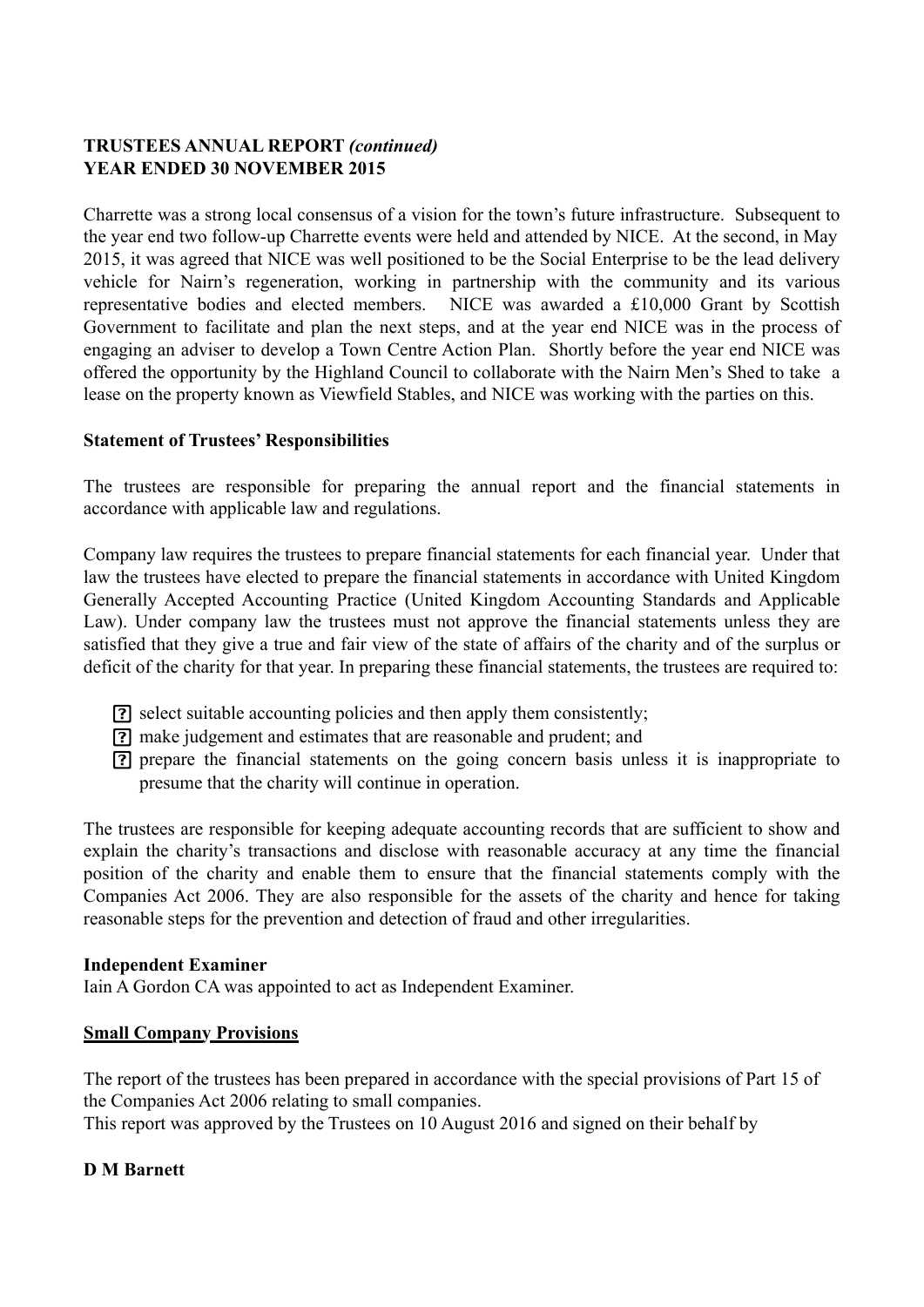# **INDEPENDENT EXAMINER'S REPORT YEAR ENDED 30 NOVEMBER 2015**

I report on the accounts of the charity for the years ended 30 November 2015 which are set out on pages 6 to 11.

# **Respective responsibilities of trustees and examiner**

The charity's trustees (who are also the directors of the company for the purposes of Company Law) are responsible for the preparation of the accounts in accordance with the terms of the Charities and Trustee Investment (Scotland) Act 2005 and the Charities Accounts (Scotland) Regulations 2006. The charity trustees consider that the audit requirement of Regulation 10(1) (a) to (c) of the 2006 Accounts Regulations does not apply. It is my responsibility to examine the accounts as required under section 44(1) (c) of the Act and to state whether particular matters have come to my attention.

# **Basis of independent examiner's statement**

My examination is carried out in accordance with Regulation 11 of the 2006 Accounts Regulations. An examination includes a review of the accounting records kept by the charity, and a comparison of the accounts presented with those records. It also includes consideration of any unusual items or disclosures in the accounts, and seeks explanations from the trustees concerning any such matters. The procedures undertaken do not provide all the evidence that would be required in an audit, and consequently I do not express an audit opinion on the view given by the accounts.

# **Independent examiner's statement**

In the course of my examination, no matter has come to my attention

- 1- which gives me reasonable cause to believe that in any material respect the requirements:
	- $\overline{?}$  to keep accounting records in accordance with Section 44(1) (a) of the 2005 Act and Regulation 4 of the 2006 Accounts Regulations
	- to prepare accounts which accord with the accounting records and comply with Regulation 8 of the 2006 Accounts Regulations

have not been met, or

2- to which, in my opinion, attention should be drawn in order to enable a proper understanding of the accounts to be reached.

Iain A Gordon CA

Date: August 2016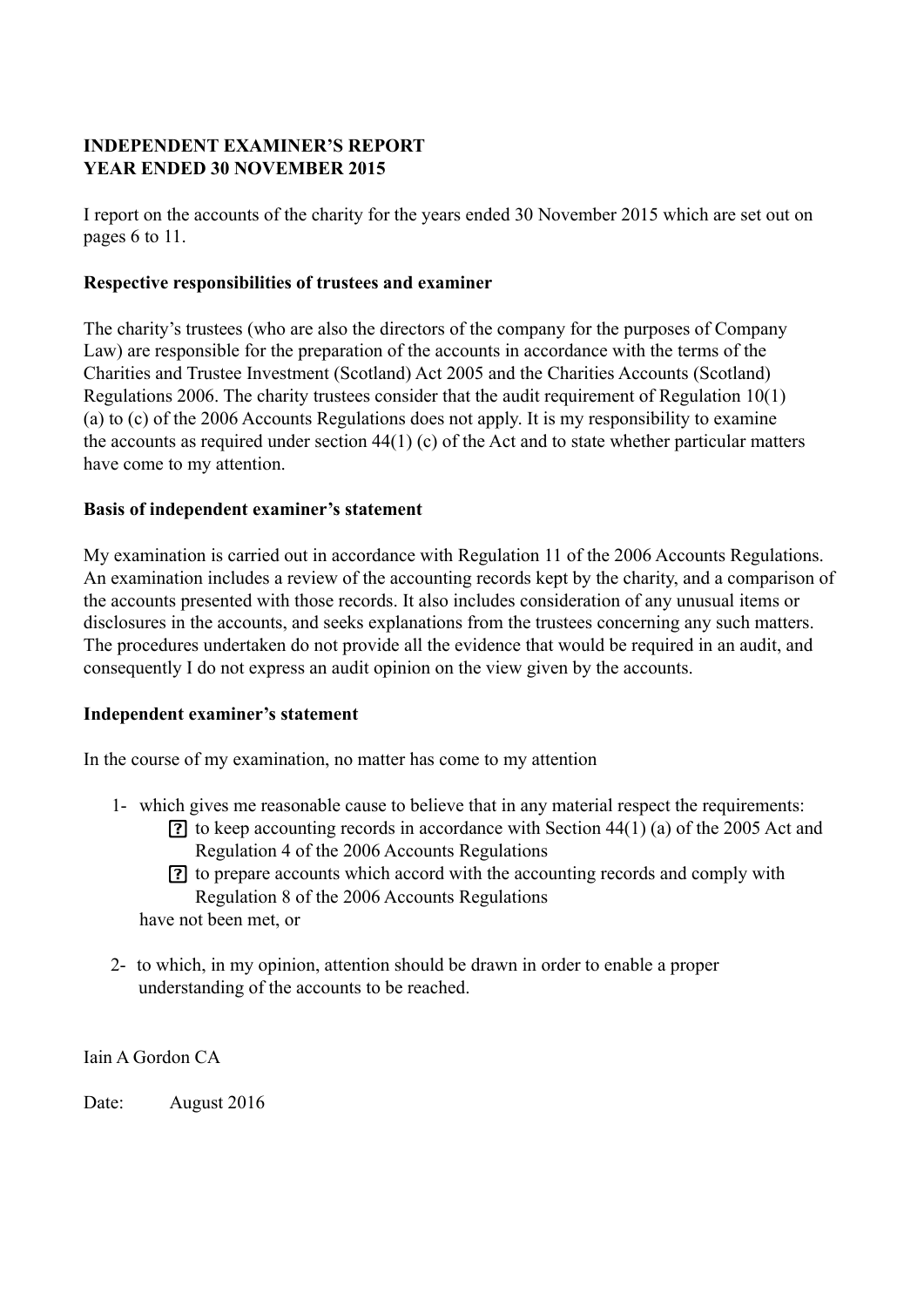# **STATEMENT OF FINANCIAL ACTIVITIES (INCORPORATING THE INCOME AND EXPENDITURE ACCOUNT) YEAR ENDED 30 NOVEMBER 2015**

|                                                                              | <b>Note</b>    | Unrestricte<br>d Funds   | <b>Restricted</b><br><b>Funds</b> | <b>Total</b><br><b>Funds</b><br>2015 | <b>Total</b><br><b>Funds 2014</b> |
|------------------------------------------------------------------------------|----------------|--------------------------|-----------------------------------|--------------------------------------|-----------------------------------|
|                                                                              |                | $\mathbf f$              | $\pounds$                         | $\pounds$                            | $\pounds$                         |
| <b>INCOMING</b><br><b>RESOURCES</b>                                          |                |                          |                                   |                                      |                                   |
| Incoming resources                                                           |                |                          |                                   |                                      |                                   |
| from generated funds                                                         |                |                          |                                   |                                      |                                   |
| Donations                                                                    | $\overline{2}$ | -                        | ۰                                 | -                                    | 50                                |
| Grants                                                                       | $\mathbf{3}$   | $\overline{\phantom{a}}$ | 10,000                            | 10,000                               |                                   |
| Other Income                                                                 | 4              | -                        |                                   |                                      |                                   |
| <b>TOTAL INCOMING</b><br><b>RESOURCES</b>                                    |                |                          | 10,000                            | 10,000                               | 50                                |
| <b>RESOURCES</b><br><b>EXPENDED</b>                                          |                |                          |                                   |                                      |                                   |
| Charitable activities                                                        | 5              | (62)                     | $\overline{\phantom{0}}$          | (62)                                 | (626)                             |
| Governance Costs                                                             | 6              |                          |                                   |                                      | (88)                              |
| <b>TOTAL</b><br><b>RESOURCES</b><br><b>EXPENDED</b>                          |                | (62)                     |                                   | (62)                                 | (714)                             |
|                                                                              |                |                          |                                   |                                      |                                   |
| <b>NET INCOMING</b><br><b>RESOURCES</b><br><b>BEFORE</b><br><b>TRANSFERS</b> |                | (62)                     | 10,000                            | 9,938                                |                                   |
| <b>TRANSFER</b>                                                              |                |                          |                                   |                                      |                                   |
| <b>BETWEEN FUNDS</b><br><b>NET SURPLUS /</b><br>(LOSS) FOR THE               |                |                          |                                   |                                      |                                   |
| <b>YEAR</b>                                                                  |                | (62)                     | 10,000                            | 9,938                                | (714)                             |
| <b>RECONCILIATION</b><br><b>OF FUNDS</b>                                     |                |                          |                                   |                                      |                                   |
| Total funds brought<br>forward                                               |                | (15,288)                 | -                                 | (15, 288)                            | (14, 624)                         |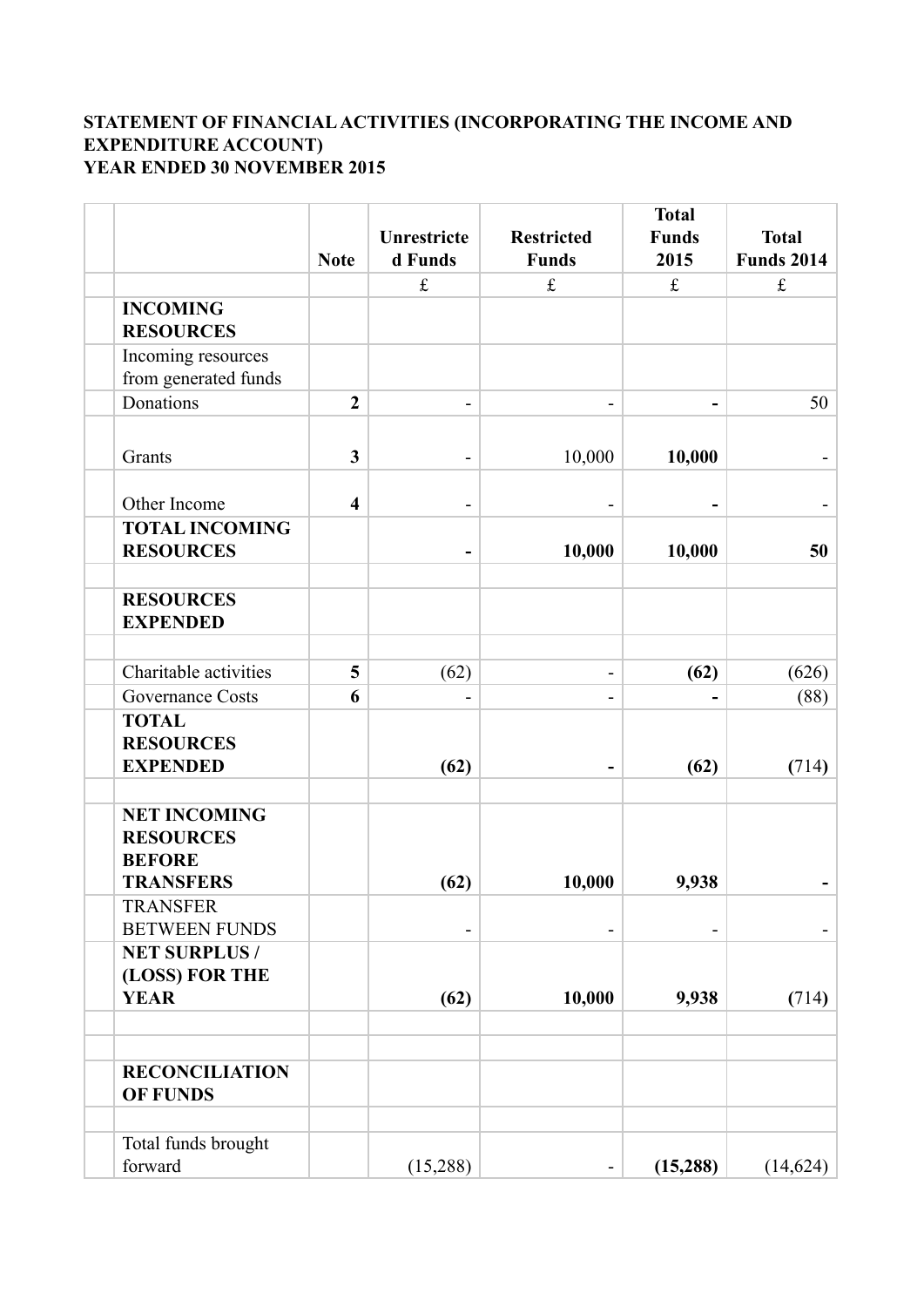| <b>TOTAL FUNDS</b><br><b>CARRIED</b><br><b>FORWARD</b> | 10,000<br>(15,350) | (5,350) | (15,288) |
|--------------------------------------------------------|--------------------|---------|----------|

The charitable company's operations are classed as continuing and recognised gains and losses and movement on reserves are shown above.

# **BALANCE SHEET YEAR ENDED 30 N OVEMBER 2015**

|                           | <b>Note</b>    | 2015      |             | 2014 |          |
|---------------------------|----------------|-----------|-------------|------|----------|
|                           |                | $\pounds$ | $\mathbf f$ | £    | f        |
| <b>CURRENT ASSETS</b>     |                |           |             |      |          |
| Cash at bank and in hand  |                | 10,550    |             | 688  |          |
| <b>CREDITORS:</b>         |                |           |             |      |          |
| <b>Amounts due within</b> |                |           |             |      |          |
| one year                  | $\overline{7}$ |           |             | (76) |          |
| <b>NET CURRENT</b>        |                |           |             |      |          |
| <b>ASSETS</b>             |                |           | 10,550      |      | 612      |
| <b>CREDITORS:</b>         | 8              |           |             |      |          |
| <b>Amounts due after</b>  |                |           |             |      |          |
| more than one year        |                |           | (15,900)    |      | (15,900) |
| <b>NET ASSETS</b>         |                |           | (5,350)     |      | (15,288) |
| <b>FUNDS</b>              |                |           |             |      |          |
| Unrestricted funds        |                |           | (15,350)    |      | (15,288) |
| Restricted funds          |                |           | 10,000      |      |          |
| <b>Total funds</b>        |                |           | (5,350)     |      | (15,288) |
|                           |                |           |             |      |          |

The trustees are satisfied that the charity is entitled to exemption from the provisions of the Companies Act 2006 (the Act) relating to the audit of the financial statements for the year by virtue of section 477, and that no member or members have requested an audit pursuant to section 476 0f the Act.

The trustees acknowledge their responsibilities for:

- i. ensuring that the charity keeps adequate accounting records which comply with section 386 of the Act, and
- ii. preparing financial statements which give a true and fair view of the state of affairs of the charity as at the end of the financial year and of its profit or loss for the financial year in accordance with the requirements of section 393 and which otherwise comply with the requirements of the Act relating to financial statements, so far as applicable to the charity

These financial statements have been prepared in accordance with the special provisions for small companies under Part 15 of the Companies Act 2006 and with the Financial Reporting Standard for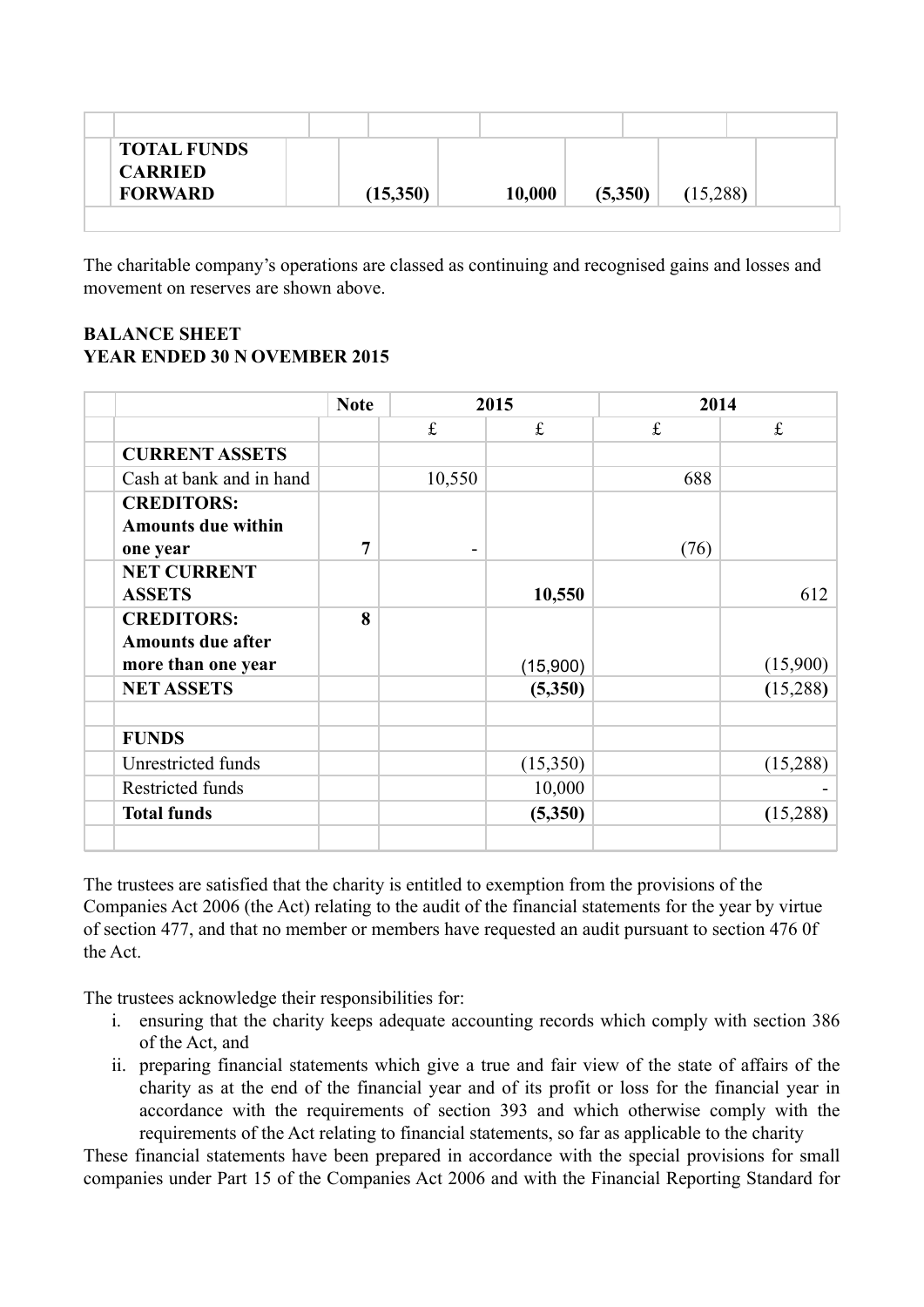Smaller Entities (effective April 2008).

These financial statements were approved by the members of the committee on 10 August 2016 and are signed on their behalf by:

**D M Barnett** I Fairweather 10 August 2016 10 August 2016

The notes on pages 8 and 11 form part of these financial statements.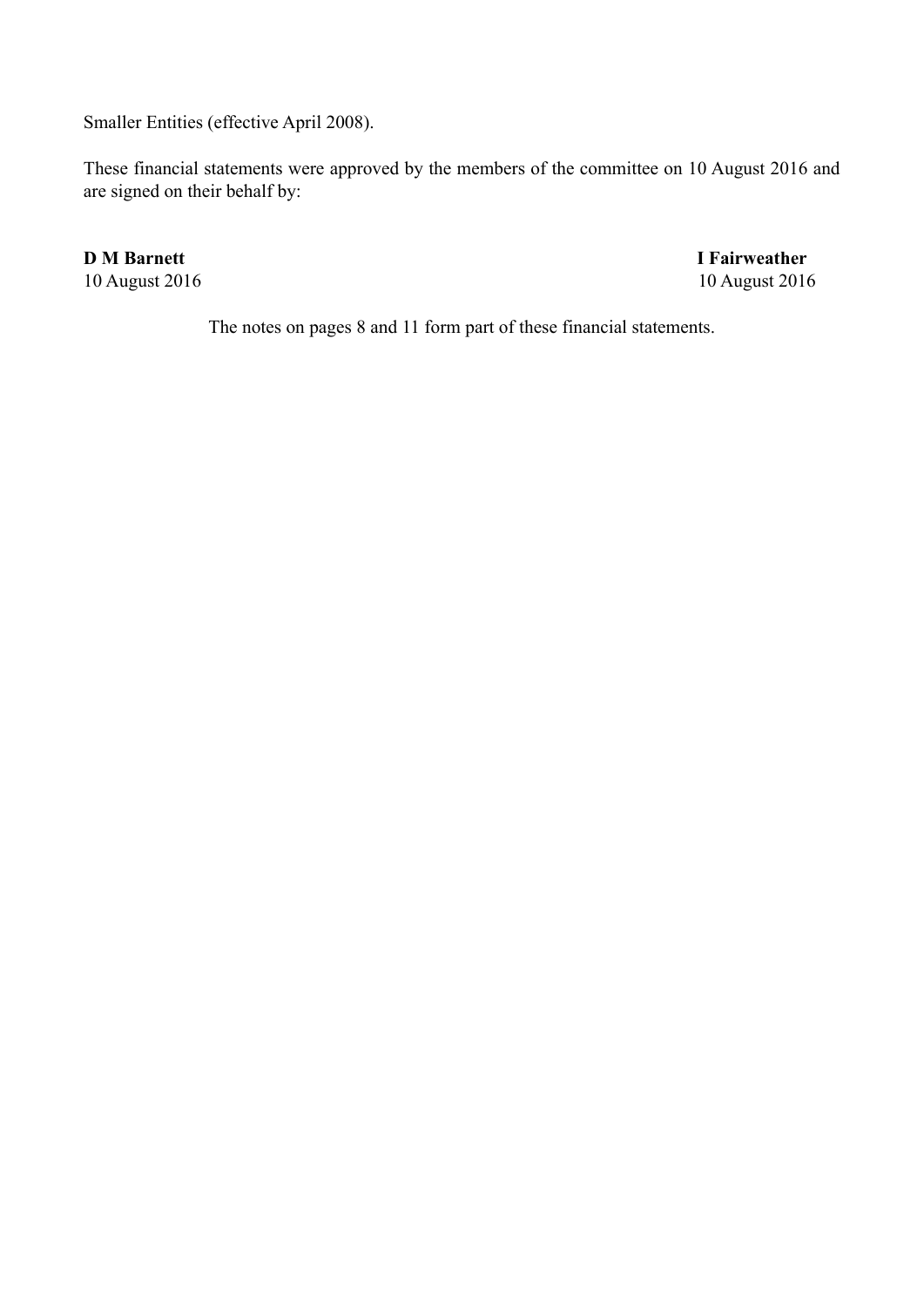# **NOTES TO THE ACCOUNTS YEAR ENDED 30 NOVEMBER 2015**

#### **1 Basis of accounting**

The financial statements have been prepared under the historical cost convention and in accordance with applicable United Kingdom accounting standards, the Statement of Recommended Practice, " Accounting and Reporting by Charities" issued in March 2005 (SORP 2005) and the Companies Act 2006, and in accordance with the Financial Reporting Standard for Smaller Entities (effective 2008).

#### *Incoming Resources*

Incoming resources are recognised in the statement of financial activities when entitlement has passed to the charitable company and the amounts are certain and measurable. Any incoming resources received in an accounting year that relate exclusively to future years are deferred on the Balance Sheet.

#### *Resources Expended*

Expenditure is recognised in the statement of financial activities when a liability is incurred or increased without a commensurate increase in recognised assets or a reduction in liabilities.

#### *Funds*

*Unrestricted Funds* These represent all other funds held for the general purposes of the charitable company.

# *Restricted Funds*

These represent income received that is subject to specific restrictions for use determined by the donor which are narrower than the charitable company's general objects.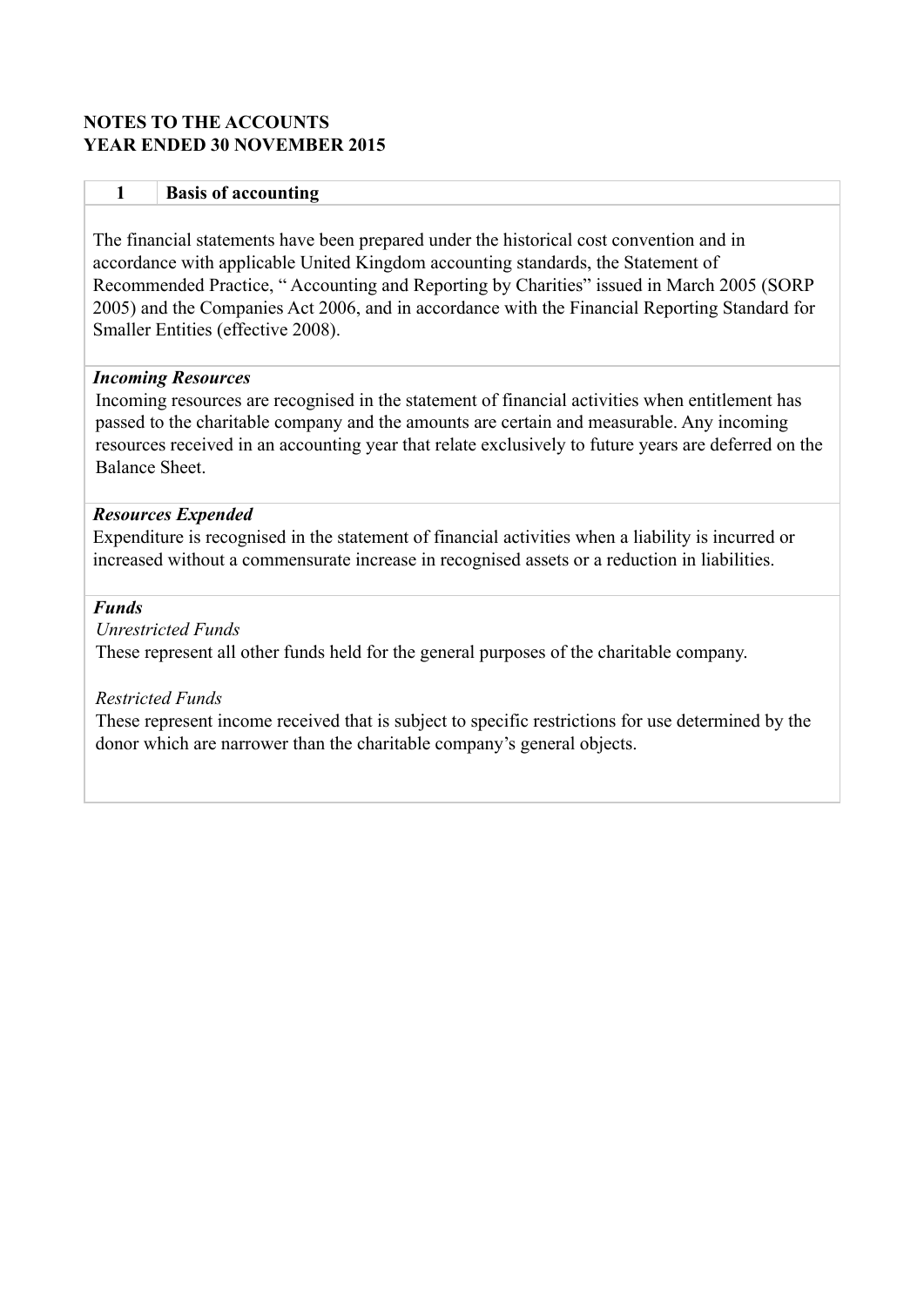# **NOTES TO THE ACCOUNTS** *(continued)* **YEAR ENDED 30 NOVEMBER 2015**

| <b>Donations</b><br>$\mathfrak{D}$ |                              |                            |                      |                      |
|------------------------------------|------------------------------|----------------------------|----------------------|----------------------|
|                                    | Unrestricted<br><b>Funds</b> | Restricted<br><b>Funds</b> | <b>Total</b><br>2015 | <b>Total</b><br>2014 |
|                                    | £                            | £                          | £                    | £                    |
| Nairn West Community               |                              |                            |                      |                      |
| Council                            | -                            |                            |                      |                      |
| Nairn Suburban Community           |                              |                            |                      |                      |
| Council                            | -                            |                            |                      |                      |
| Other donations                    | -                            | $\overline{\phantom{0}}$   |                      | 50                   |
|                                    |                              |                            |                      |                      |
| <b>Total</b>                       | -                            | $\overline{\phantom{0}}$   |                      | 50                   |

| 2            |                            |                              |                            |                      |                      |
|--------------|----------------------------|------------------------------|----------------------------|----------------------|----------------------|
|              |                            | Unrestricted<br><b>Funds</b> | Restricted<br><b>Funds</b> | <b>Total</b><br>2015 | <b>Total</b><br>2014 |
|              |                            | £                            | £                          | £                    | £                    |
|              | <b>Scottish Government</b> | -                            | 10,000                     | 10,000               |                      |
|              |                            |                              |                            |                      |                      |
|              |                            |                              |                            |                      |                      |
| <b>Total</b> |                            | -                            | 10,000                     | 10,000               |                      |

|              | Other income    |                          |                      |  |
|--------------|-----------------|--------------------------|----------------------|--|
|              |                 | Restricted Total<br>2015 | <b>Total</b><br>2014 |  |
|              |                 | t                        |                      |  |
|              | Sale of fleeces |                          |                      |  |
|              |                 |                          |                      |  |
| <b>Total</b> |                 |                          |                      |  |

| <b>Charitable Activities</b> |                              |                           |      |                      |
|------------------------------|------------------------------|---------------------------|------|----------------------|
|                              | Unrestricted<br><b>Funds</b> | Restricted Total<br>Funds | 2015 | <b>Total</b><br>2014 |
|                              |                              |                           |      |                      |
| Charitable activities        |                              | -                         | 62   |                      |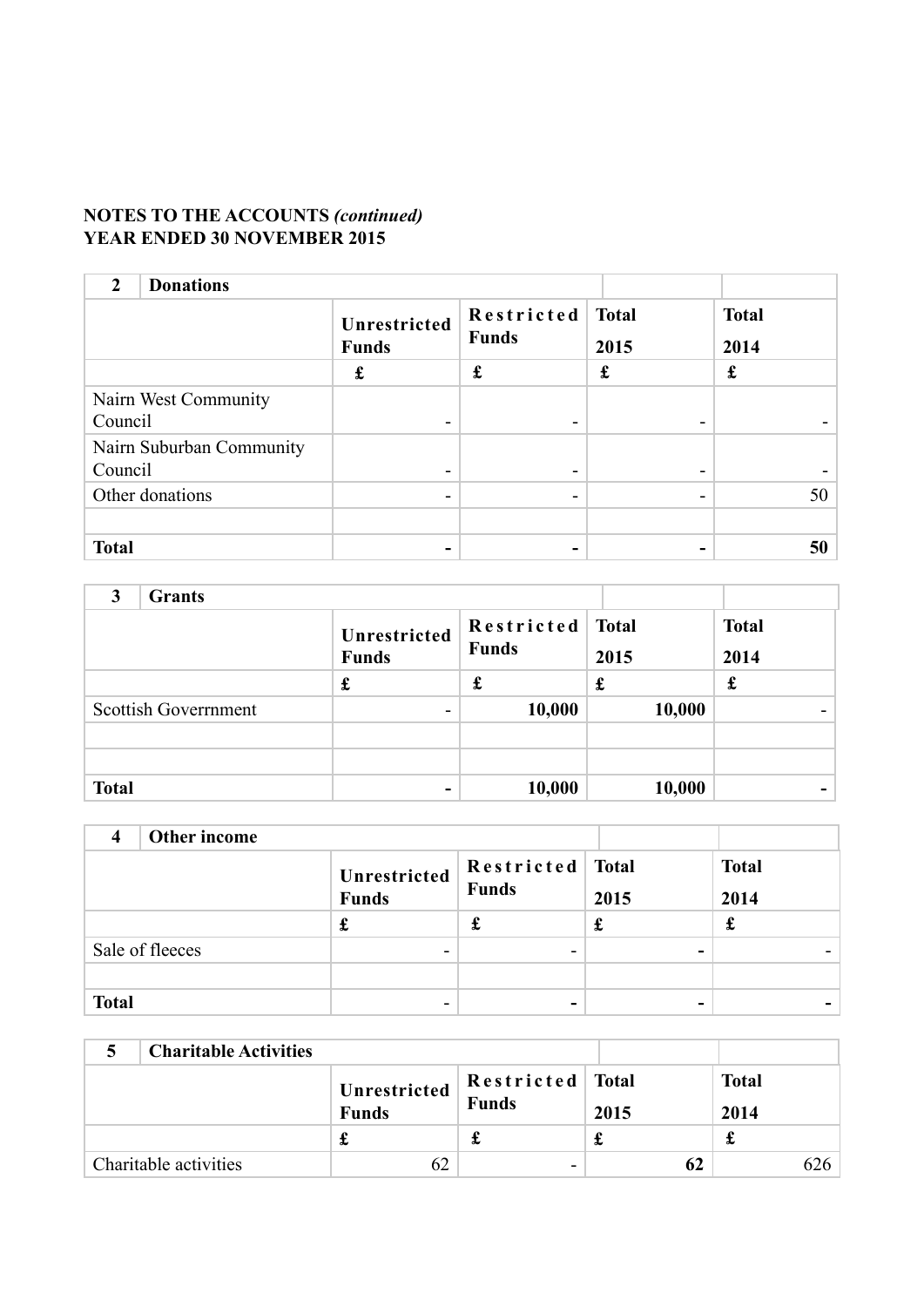| $T_{\alpha}$ tak<br>ual | -- | - | v. |  |
|-------------------------|----|---|----|--|

# **NOTES TO THE ACCOUNTS** *(continued)* **YEAR ENDED 30 NOVEMBER 2015**

| 6            |                                                             |                              |                            |                      |                      |
|--------------|-------------------------------------------------------------|------------------------------|----------------------------|----------------------|----------------------|
|              |                                                             | Unrestricted<br><b>Funds</b> | Restricted<br><b>Funds</b> | <b>Total</b><br>2015 | <b>Total</b><br>2014 |
|              |                                                             | £                            |                            | £                    | £                    |
|              | Independent Examination $\&$<br><b>Companies House Fees</b> |                              | $\,$                       |                      | 88                   |
|              |                                                             |                              |                            |                      |                      |
| <b>Total</b> |                                                             |                              | $\,$                       | -                    | 88                   |

| <b>CREDITORS: Amounts due within one year</b> |                                                                        |                      |   |    |
|-----------------------------------------------|------------------------------------------------------------------------|----------------------|---|----|
|                                               | $\left \frac{\text{Restricted}}{\text{Funds}}\right $<br>Total<br>2015 | <b>Total</b><br>2014 |   |    |
|                                               |                                                                        | £                    |   | £  |
| Accruals                                      | -                                                                      |                      | - | 76 |
|                                               |                                                                        |                      |   |    |
| Total                                         | -                                                                      |                      |   | 76 |

| 8                                     | <b>CREDITORS: Amounts due after more than one year</b> |                            |                      |                      |  |  |  |
|---------------------------------------|--------------------------------------------------------|----------------------------|----------------------|----------------------|--|--|--|
|                                       | Unrestricted<br><b>Funds</b>                           | Restricted<br><b>Funds</b> | <b>Total</b><br>2015 | <b>Total</b><br>2014 |  |  |  |
|                                       | £                                                      | £                          | £                    | £                    |  |  |  |
| Interest-free loans from<br>directors | 15,900                                                 |                            | 15,900               | 15,900               |  |  |  |
|                                       |                                                        |                            |                      |                      |  |  |  |
| Total                                 | 15,900                                                 |                            | 15,900               | 15,900               |  |  |  |

The interest-free loans are on agreed written terms which state they will be repaid at the discretion of the Company's board when the Company is in a financially sound state and is able to make such repayment. The Directors have declared that, even if funds become available, the loans shall not be repaid before 1 December 2016.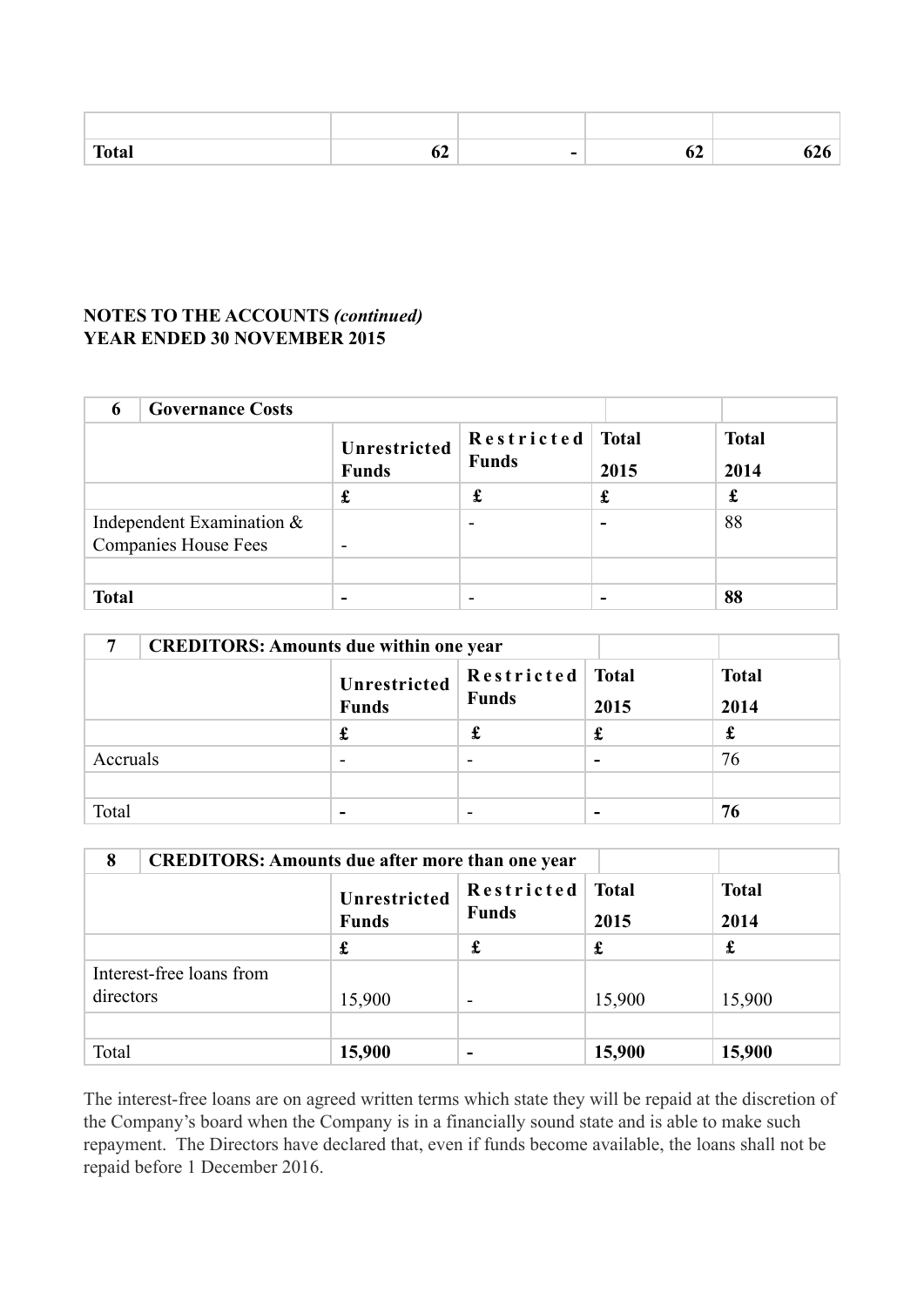# **NOTES TO THE ACCOUNTS** *(continued)* **YEAR ENDED 30 NOVEMBER 2015**

| 9         |                           | <b>Movement on Funds</b>                |                              |                                     |                                                    |                                     |  |  |
|-----------|---------------------------|-----------------------------------------|------------------------------|-------------------------------------|----------------------------------------------------|-------------------------------------|--|--|
|           |                           | <b>At 01</b><br><b>December</b><br>2014 | Incoming<br><b>Resources</b> | <b>Resources</b><br><b>Expended</b> | <b>Transfers</b><br><b>Between</b><br><b>Funds</b> | At<br>30<br><b>November</b><br>2015 |  |  |
|           |                           | $\pmb{\mathfrak{L}}$                    | $\pmb{\mathfrak{L}}$         | £                                   |                                                    | $\pmb{\mathfrak{L}}$                |  |  |
|           | <b>Restricted Funds</b>   |                                         |                              |                                     |                                                    |                                     |  |  |
| Grants    |                           | -                                       | 10,000                       | -                                   | Ξ.                                                 | 10,000                              |  |  |
|           |                           |                                         |                              |                                     |                                                    |                                     |  |  |
| Sub total |                           | $\overline{\phantom{a}}$                | 10,000                       | -                                   | -                                                  | 10,000                              |  |  |
|           | <b>Unrestricted Funds</b> |                                         |                              |                                     |                                                    |                                     |  |  |
|           | General Fund              | (15,288)                                | ۰.                           | (62)                                | -                                                  | (15.350)                            |  |  |
|           |                           |                                         |                              |                                     |                                                    |                                     |  |  |
| Sub total |                           | (15, 288)                               | ۰                            | (62)                                | -                                                  | (15.350)                            |  |  |
|           |                           |                                         |                              |                                     |                                                    |                                     |  |  |
|           | <b>Total Funds</b>        | (15, 288)                               | 10,000                       | (62)                                |                                                    | (15,350)                            |  |  |

# **10 Related Party Transactions**

No trustees or other person related to the charity had any personal interest in any contract or transaction entered into by the charity during the year. Four Trustees and their associates made interest-free loans totalling £15,900 (2014 – £15,900) to the company with no fixed repayment date.

# **11 Staff**

During the year, Nairn Improvement Community Enterprise has not employed any staff.

# **12 Directors' Remuneration**

No fees or emoluments were payable or paid to the directors in the year, in accordance with the company's Articles.

# **13 Company Limited by Guarantee**

The liability of members is limited by guarantee. In the event of the charity being wound up during the year of membership or in the following year, members would be required to contribute an amount not exceeding £1.